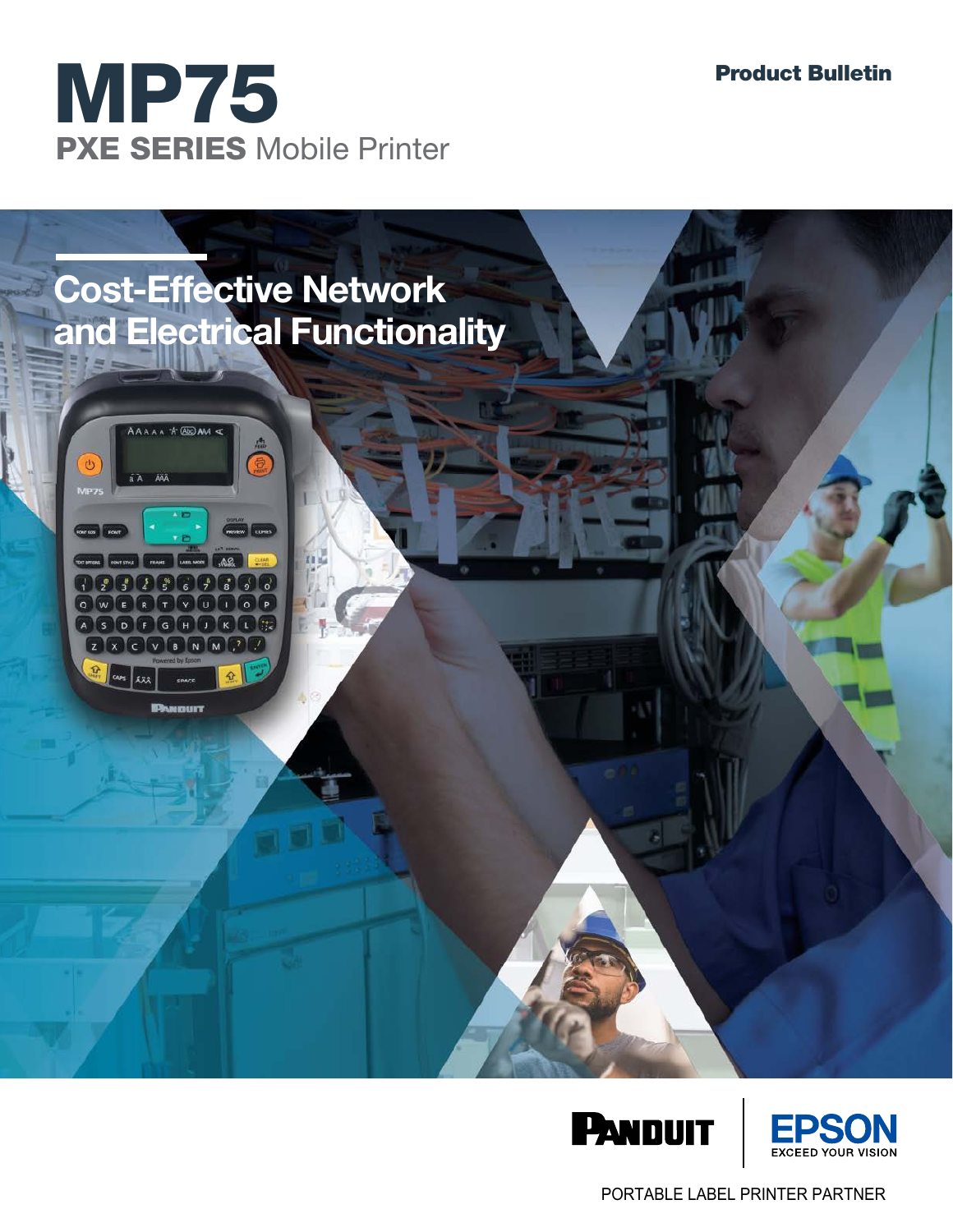

# **PXE SERIES Mobile Printers**

Do your job smarter, faster and easier with PXE Series Mobile Printers. This full line of advanced identification printers combine Panduit's industry-leading performance and field-tested durability with Epson's world-class printing technology.



# MP75 Mobile Label Printer

A reliable and affordable printer for network, electrical, and other industrial applications.

- **FEATURES:**
- Shared MP Cassette Platform
- 180 dpi print resolution
- Custom Application Specific Label Modes
- Large Library of Barcodes and Custom Symbols
- Prints up to 0.75 in wide labels
- Fast 0.25 in/sec Print Speed
- Continuous Label Cassette
- Qwerty Keyboard
- Backlit LCD Screen
- Manual Push Button Cutter

# **Dimensions**

#### **Compact and Lightweight**

- Width: 4.33 in (110 mm)
- Depth: 6.70 in (170 mm)
- Height: 2.20 in (56 mm)

Weight: 14 oz (400 g)

# **Ordering Information**

| <b>Part Number</b> | <b>Description</b>   |
|--------------------|----------------------|
| <b>MP75</b>        | Mobile label printer |





### PORTABLE LABEL PRINTER PARTNER PORTABLE LABEL PRINTER PARTNER

#### (excluding batteries, tape cartridge) **Epson™ Print Technology**

Epson is a global technology leader dedicated to connecting people, things and information with efficient, compact and precision technologies.

#### **Panduit™ Labeling and Software Expertise**

Panduit creates leading-edge labeling solutions for electrical and network environments, from the data center to the telecom room, the jobsite to the plant floor.

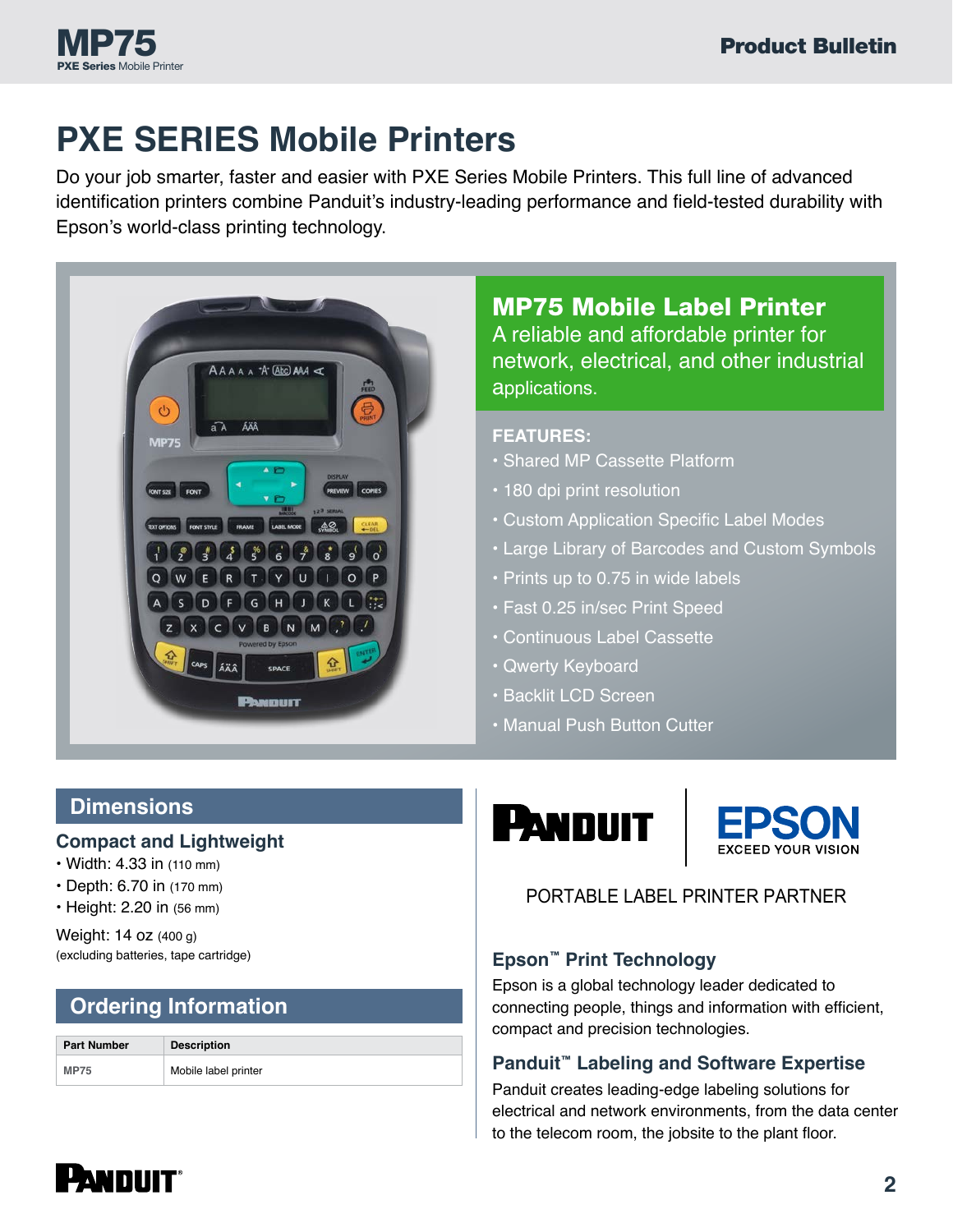# **Ordering Information**

MP75 PXE Series Mobile Printer









|                    |                                                                                                  | <b>Printer Compatibility</b> |              |              | <b>Ribbon</b><br>Width<br>& |                           |      | Length        |     | Min. Cable<br>O.D. |      | Max. Cable<br><b>O.D.</b> |      | Wire/<br>Cable | Std.<br>Pkg.         | Std.<br>Ctn. |      |  |     |  |  |  |  |           |  |
|--------------------|--------------------------------------------------------------------------------------------------|------------------------------|--------------|--------------|-----------------------------|---------------------------|------|---------------|-----|--------------------|------|---------------------------|------|----------------|----------------------|--------------|------|--|-----|--|--|--|--|-----------|--|
| <b>Part Number</b> | <b>Part Description</b>                                                                          | <b>MP75</b>                  | <b>MP100</b> | <b>MP200</b> | <b>MP300</b>                | <b>Material</b><br>Color  | In.  | <sub>mm</sub> | Ft. | m                  | In.  | mm                        | Ft.  | mm             | <b>Size</b><br>Range | Qty.         | Qty. |  |     |  |  |  |  |           |  |
| H000X025H1M        | MP Cassette, Continuous<br>Heat Shrink Tubing, Mil<br>Grade Polyolefin,<br>.25" W x 8' L, White  | Υ                            |              |              | $\checkmark$                | Black on<br>White         | 0.27 | 6.8           | 8.2 |                    | 0.06 | 1.4                       | 0.16 | 4.1            | $22 - 18$<br>AWG     |              |      |  |     |  |  |  |  |           |  |
| H000X025H2M        | MP Cassette, Continuous<br>Heat Shrink Tubing, Mil<br>Grade Polyolefin,<br>.25" W x 8' L, Yellow |                              | Y            | Υ            |                             | <b>Black on</b><br>Yellow |      |               |     |                    |      |                           |      |                |                      |              |      |  |     |  |  |  |  |           |  |
| H000X034H1M        | MP Cassette, Continuous<br>Heat Shrink Tubing, Mil<br>Grade Polyolefin,<br>.34" W x 8' L, White  |                              |              |              |                             |                           |      |               |     |                    |      |                           |      |                | Black on<br>White    |              |      |  | 2.5 |  |  |  |  | $18 - 12$ |  |
| H000X034H2M        | MP Cassette, Continuous<br>Heat Shrink Tubing, Mil<br>Grade Polyolefin,<br>.34" W x 8' L, Yellow |                              |              |              |                             | <b>Black on</b><br>Yellow |      | 0.37<br>9.3   |     |                    | 0.07 | 1.9                       | 0.22 | 5.7            | <b>AWG</b>           |              |      |  |     |  |  |  |  |           |  |



#### **Continuous Tape Cassettes**

- •.Fast-loading label cassette includes both label material and ribbon to make changing labels easy
- Print custom pipe markers, voltage markers, signs, bin markers, and network identification labels on demand
- For flat label applications only

|                       | <b>Part Description</b>                                                      |              | <b>Printer Compatibility</b> |              |              | Ribbon &                     | Width |      | Length   |     | Std.         | Std.<br>Ctn. |
|-----------------------|------------------------------------------------------------------------------|--------------|------------------------------|--------------|--------------|------------------------------|-------|------|----------|-----|--------------|--------------|
| <b>Part Number</b>    |                                                                              |              | <b>MP100</b>                 | <b>MP200</b> | <b>MP300</b> | <b>Material Color</b>        | In.   | mm   | Ft.<br>m |     | Pkg.<br>Qty. | Qty.         |
| <b>T038X000VPM-BK</b> | MP Cassette, Continuous Tape, Vinyl,<br>0.38" W x 23' L, Black on White.     |              |                              |              |              | Black on White               |       |      | 23       |     |              |              |
| <b>T038X000VXM-BK</b> | MP Cassette, Continuous Tape, Vinyl,<br>0.38" W x 23' L, Black on Yellow.    |              |                              |              |              | <b>Black on Yellow</b>       | 0.354 | 9.0  |          | 7.0 | 1            | 5            |
| <b>T038X000YKM-BK</b> | MP Cassette, Continuous Tape, Polyester,<br>0.38" W x 30' L, Black on Clear. |              |                              |              |              | <b>Black on Clear</b>        |       |      | 30       | 9.1 |              |              |
| <b>T050X000VPM-BK</b> | MP Cassette, Continuous Tape, Vinyl,<br>0.50" W x 23' L, Black on White.     |              |                              |              |              | <b>Black on White</b>        |       | 12.0 | 23       | 7.0 |              |              |
| <b>T050X000VXM-BK</b> | MP Cassette, Continuous Tape, Vinyl,<br>0.50" W x 23' L, Black on Yellow.    | $\checkmark$ | Υ                            | Υ            | Υ            | <b>Black on Yellow</b> 0.472 |       |      |          |     |              |              |
| <b>T050X000YKM-BK</b> | MP Cassette, Continuous Tape, Polyester,<br>0.50" W x 30' L, Black on Clear. |              |                              |              |              | <b>Black on Clear</b>        |       |      | 30       | 9.1 |              |              |
| <b>T075X000VPM-BK</b> | MP Cassette, Continuous Tape, Vinyl,<br>0.75" W x 23' L, Black on White.     |              |                              |              |              | <b>Black on White</b>        |       |      | 23       |     |              |              |
| <b>T075X000VXM-BK</b> | MP Cassette, Continuous Tape, Vinyl,<br>0.75" W x 23' L, Black on Yellow.    |              |                              |              |              | <b>Black on Yellow</b> 0.710 |       | 18.0 |          | 7.0 |              |              |
| <b>T075X000YKM-BK</b> | MP Cassette, Continuous Tape, Polyester,<br>0.75" W x 30' L, Black on Clear. |              |                              |              |              | <b>Black on Clear</b>        |       |      | 30       | 9.1 |              |              |